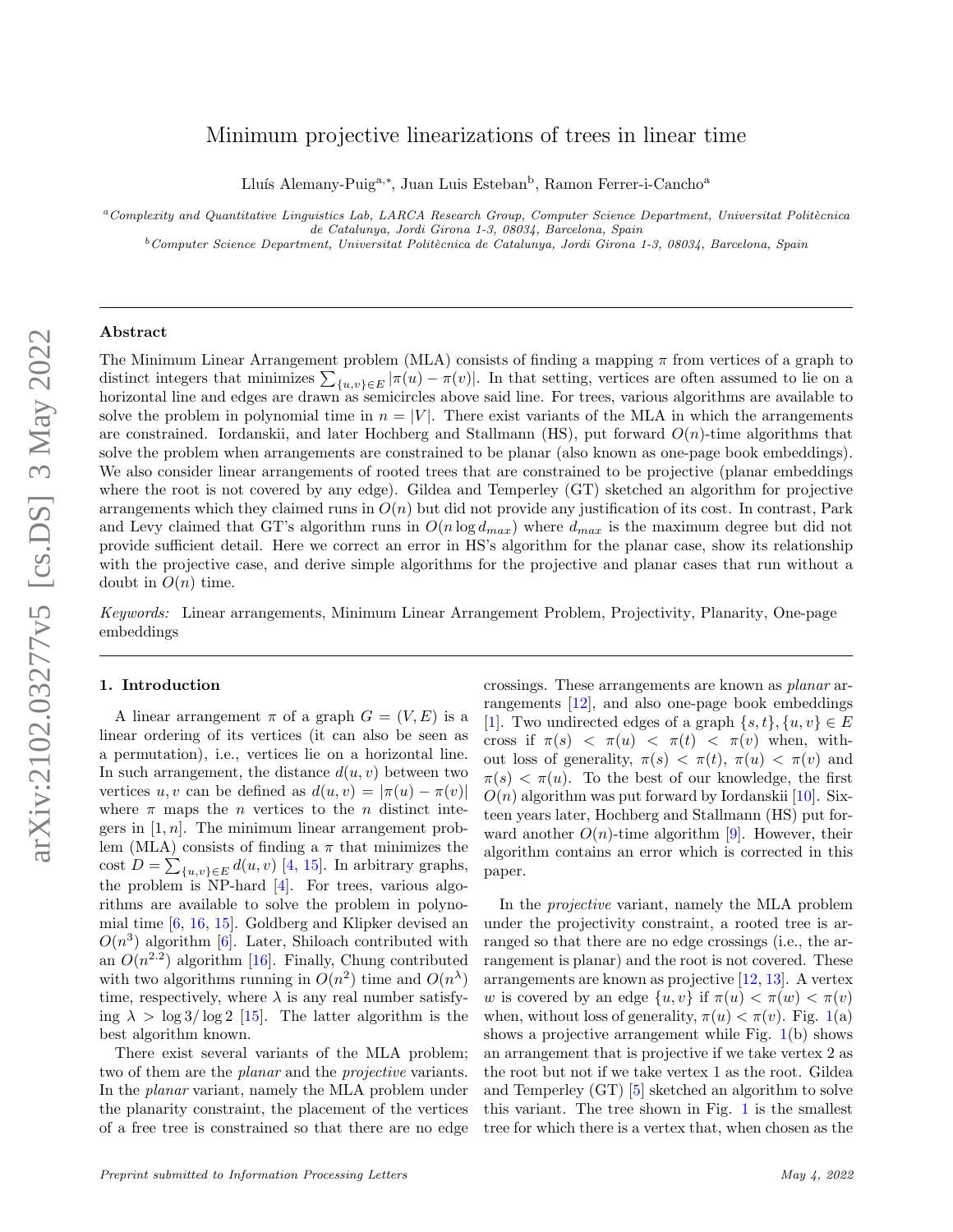root, makes the minimum cost of the projective case be greater than that of the planar case (there are no other 6-vertex trees where that happens). While GT claimed that their sketch runs in  $O(n)$  [\[5,](#page-8-9) p. 2], Park and Levy (PL) argued that it runs in time  $O(n \log d_{max})$ , where  $d_{max}$  is the maximum degree. However, PL did not give enough detail to support their conclusion [\[14\]](#page-8-10). In this article, we show that this is an overestimation of the actual complexity: the problem can be actually solved in  $O(n)$  time.

The remainder of the article is organized as follows. Section [2](#page-1-1) introduces the notation and reviews HS's algorithm. Section [3](#page-3-0) corrects and completes HS's algorithm [\[9\]](#page-8-7). The error is located in a recursive subproce-dure (embed\_branch) of HS's algorithm. In Section [4,](#page-4-0) we present two detailed  $O(n)$ -time algorithms for the projective case that stem from HS's algorithm. HS's algorithm already contained a 'subalgorithm' for solving the projective case although the authors did not identify it as such in their article [\[9\]](#page-8-7). Indeed, their algorithm can be reinterpreted as consisting of two main steps: finding a centroidal<sup>[1](#page-1-2)</sup> vertex (as in Iordanskii's algorithm [\[10\]](#page-8-6)) and then solving the projective case for the input tree rooted at that vertex. Hence the first algorithm for the projective case is obtained extracting the relevant part from HS's original algorithm, completing and simplifying it and, critically, using the correction indicated in Section [3.](#page-3-0) Our second algorithm for the projective case is a re-engineered version based on intervals that results into a more compact, clearer and simpler algorithm that can be utilized to solve also the planar case and can be seen as a formal interpretation of GT's sketch. Indeed, Section [4](#page-4-0) unifies, in a sense, HS's algorithm and GT's sketch. Put differently, solving the minimization of  $D$  on a tree under planarity is equivalent to solving the projective case for a tree rooted at a specific vertex. For instance, the minimum D under planarity for the tree in Fig. [1](#page-1-0) is obtained when calculating the minimum  $D$  under projectivity when the tree is rooted at the vertex marked with a square in Fig. [1\(](#page-1-0)b). Section [5](#page-7-0) draws some general conclusions and indicates some future paths for research.

## <span id="page-1-1"></span>2. Notation and review

Throughout this paper we use  $T = (V, E)$  to denote a free tree, and  $T^r = (V, E; r)$  to denote a tree T rooted at a vertex r where  $n = |V|$ . Free trees have undirected edges, and rooted trees have directed edges; we

<span id="page-1-0"></span>

Figure 1: Two different linear arrangements of the same free tree  $T$ . a) A minimum projective arrangement of  $T$  rooted at 1 with cost  $D = 7$ ; the circled dot denotes the root. b) A minimum planar arrangement of T with cost  $D = 6$  under the planarity constraint; the squared dot denotes its (only) centroidal vertex.

consider the edges of a rooted tree to be oriented away from the root. In rooted trees, we refer to the parent of a vertex u as  $p(u)$ ; in a directed edge  $(u, v)$ ,  $p(v) = u$ . We use  $T_u^r$  to denote a subtree of  $T^r$  rooted at  $u \in V$ (if  $u = r$  then  $T_u^r = T^r$ ), and  $\Gamma_u$  to denote the set of neighbors of vertex  $u$  in  $T$ . We call  $T_v^r$  an *immediate* subtree of  $T_u^r$  rooted at v if  $(u, v) \in E(T^r)$ . Extending the notation in [\[9\]](#page-8-7), we use  $T_{u,1}^r, \cdots, T_{u,k}^r$  to denote the k immediate subtrees of a subtree  $T_u^r$  of  $T^r$  sorted decreasingly by size. We also use  $n_1 \geq \cdots \geq n_k \geq 1$  to denote their sizes, i.e.,  $n_i$  denotes the size of  $T_{u,i}^r$ ; we omit the vertex when referring to immediate subtrees of  $T<sup>r</sup>$ . Henceforth assume, without loss of generality, that k is even. Recall that  $\pi(u)$  is the position of  $u \in V$ in the linear arrangement.

Now we summarize the core ideas and tools derived by HS  $[9]$ . Firstly, using Lemmas 6, 11 in  $[9]$ , it is easy to see that an optimal projective arrangement of  $T<sup>r</sup>$  is obtained by arranging the immediate subtrees of  $T<sup>r</sup>$  inwards, decreasingly by size and on alternating sides, namely  $T_1^r, T_3^r, \cdots, r, \cdots, T_4^r, T_2^r$  or  $T_2^r, T_4^r, \cdots, r, \cdots, T_3^r, T_1^r$ . Immediate subtrees of  $T^r$ can be arranged in any of the two orders, whereas immediate subtrees of  $T_u^r$ ,  $u \neq r$  have to be placed according to the side in which  $u$  is placed with respect to  $p(u)$ : if u is placed to  $p(u)$ 's left then the optimal order is  $T_{u,1}^r, T_{u,3}^r, \cdots, u, \cdots, T_{u,4}^r, T_{u,2}^r$  (Fig. [2\(](#page-2-0)a)), and if u is placed to  $p(u)$ 's right the optimal order is  $T_{u,2}^r, T_{u,4}^r, \cdots, u, \cdots, T_{u,3}^r, T_{u,1}^r$  (Fig. [2\(](#page-2-0)b)). Notice that the root is not covered in any of these planar arrangements, as required by the projectivity constraint [\[12,](#page-8-4) [13\]](#page-8-8).

Secondly [\[9,](#page-8-7) Theorem 12], an optimal planar arrangement of a free tree  $T$  is obtained when  $T$  is rooted at one of its centroidal vertices. Therefore, an optimal planar arrangement of a free tree  $T$  is an optimal projective arrangement of  $T^c$ , where c denotes one of the (possible two) centroidal vertices of  $T$ . For the calculation of a centroidal vertex, HS defined  $s(u, v)$ , which we call directional size of subtrees. The directional size  $s(u, v)$ in a free tree T, for  $\{u, v\} \in E(T)$ , is the size of  $T_v^u$ (Fig. [3\)](#page-2-1). Notice that  $s(v, u) + s(u, v) = n$ . They also outlined a way of calculating all of the  $s(u, v)$  in  $O(n)$ time [\[9,](#page-8-7) Section 6], but did not provide any pseudocode;

<span id="page-1-2"></span><sup>&</sup>lt;sup>1</sup>In this paper we follow the same terminology and notation as in [\[7,](#page-8-11) Pages 35-36]. Therefore, we consider the center to be the set of central vertices, the vertices whose eccentricity is equal to the radius, and the centroid to be the set of centroidal vertices, the set of vertices whose weight, i.e., the size of the largest subtree, is minimum.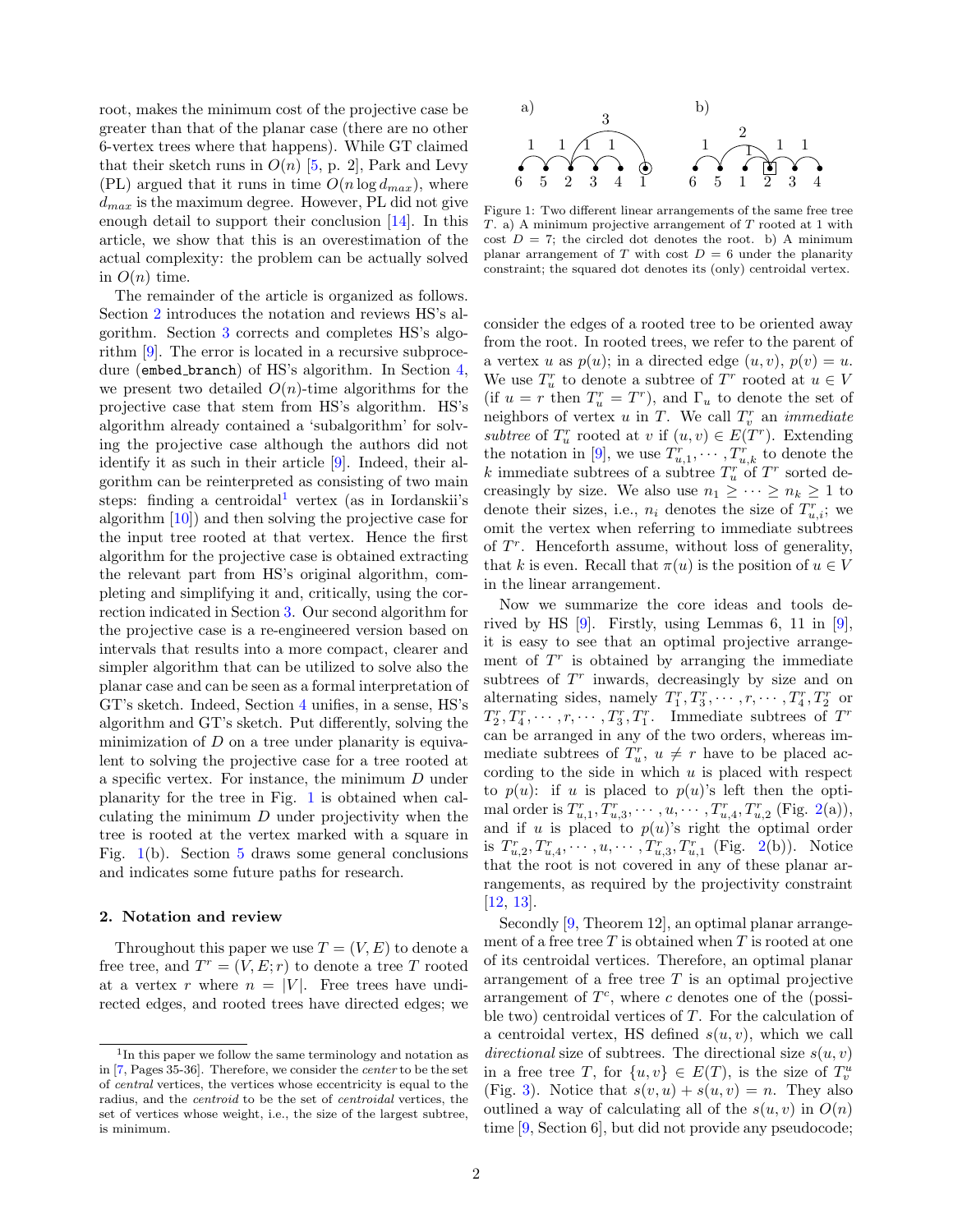<span id="page-2-0"></span>

Figure 2: a,b) Optimal arrangements of  $T_v^r$  according to the relative position of  $v$  with respect to  $v$ 's parent. c) Depiction of the directed edges  $(p(u), u), (u, v) \in E$  in an optimal projective arrangement, divided into the anchor (the part of the edge  $(u, v)$ ) to the left of the vertical line), and the coanchor (the part of the edge  $(u, v)$  to the right). The length of the anchor of edge  $(p(u), u)$  is the sum  $n_j$  for even  $j \in [2, k]$ .

<span id="page-2-1"></span>

Figure 3: a) A free tree with  $s(u, v) = 7$ ,  $s(v, u) = 3$  and  $s(v, w) =$  $s(w, v) = 5$ . b) The free tree in a) rooted at v;  $|V(T_w^v)| = s(v, u)$ . Borrowed from [\[9,](#page-8-7) Fig. 7].

here we provide it in Algorithm [2.1.](#page-2-2) Using the  $s(u, v)$ for all edges in  $T$ , we can construct a sorted adjacency list of the tree which we denote as  $L$ , with the pseudocode given in Algorithm [2.2,](#page-2-3) and with it we calculate one of the centroidal vertices. Algorithm [2.3](#page-3-1) reports the pseudocode for the calculation of the centroidal vertex. All algorithms have  $O(n)$ -time and  $O(n)$ -space complexity.

We also need to consider the rooting of the list  $L$ with respect to a given vertex  $w$ , denoted as  $L^w$ . This operation is called ROOT\_LIST $(L, w)$  in the pseudocode. It transforms the representation of an undirected tree into a directed tree and consists of the action of removing edges of the form  $(u, p(u))$ , where  $u \neq w$ , from L, starting at the given vertex w which acts as a root. In other words, vertex  $w$  induces an orientation of the edges towards the leaves (i.e., away from  $w$ ), and we have to remove one of the two edges  $(u, v), (v, u)$  from L for every  $\{u, v\} \in E$ . Since this can be done fairly easily in linear time, we do not give the pseudocode for this operation.

<span id="page-2-2"></span>Algorithm 2.1: Calculation of directional sizes for free trees. Cost  $O(n)$  time,  $O(n)$  space. 1 Function COMPUTE  $S$ -FT $(T)$  is  $2 \parallel \textbf{In}: T \text{ free tree.}$  $3$  Out:  $S=$  $\{(u, v, s(u, v)), (v, u, s(v, u)) \mid \{u, v\} \in E\}.$ 4 |  $S \leftarrow \emptyset$ 5  $u_* \leftarrow$  choose an arbitrary vertex 6 for  $v \in \Gamma_{u_*}$  do  $\tau$  |  $(., S') \leftarrow \text{COMP\_S\_FT\_REC}(T, (u_*, v))$  $\begin{array}{c|c|c|c} \mathbf{s} & S & \mathbf{s} & S \cup S' \end{array}$ 9 return S 10 Function COMP S\_FT\_REC $(T,(u, v))$  is

11 | In: T free tree,  $(u, v)$  directing edge. 12 **Out:** *s* the size of  $T_v^{u_*}$  in vertices,  $S = \{(u, v, s(u, v)), (v, u, s(v, u)) \mid \{u, v\} \in$  $E(T_v^{u_*})\}.$ 13  $s \leftarrow 1$ 14 for  $w \in \Gamma_v$  do 15 if  $w \neq u$  then 16  $\vert \vert$   $(s', S') \leftarrow \text{COMP\_S\_FT\_REC}(T, (v, w))$ 17  $\vert$   $\vert$   $s \leftarrow s + s'$ 18  $\vert \vert$   $S \leftarrow S \cup S'$ //  $s = s(u, v)$ ,  $n - s = s(v, u)$ // Append at end in  $O(1)$ 19  $S \leftarrow S \cup \{(u, v, s), (v, u, n - s)\}$ 20 return  $(s, S)$ 

Algorithm 2.2: Calculation of the sorted adjacency list for free trees. Cost  $O(n)$  time,  $O(n)$ space.

<span id="page-2-3"></span>1 Function SORTED ADJACENCY LIST  $FT(T)$  is  $2 \mid \text{In: } T \text{ free tree.}$  $\mathbf{3}$  **Out:** *L*, the decreasingly-sorted adjacency list of T. // Algorithm [2.1](#page-2-2)  $4 \mid S \leftarrow \text{COMPUTE\_S\_FT}(T)$ 5 Sort the triples  $(u, v, s)$  in S decreasingly by s using counting sort [\[3\]](#page-8-12) 6  $L \leftarrow \{\emptyset\}^n$ 7 for  $(u, v, s) \in S$  do // Append at end in  $O(1)$  $L[u] \leftarrow L[u] \cup (v, s)$  $9$  return L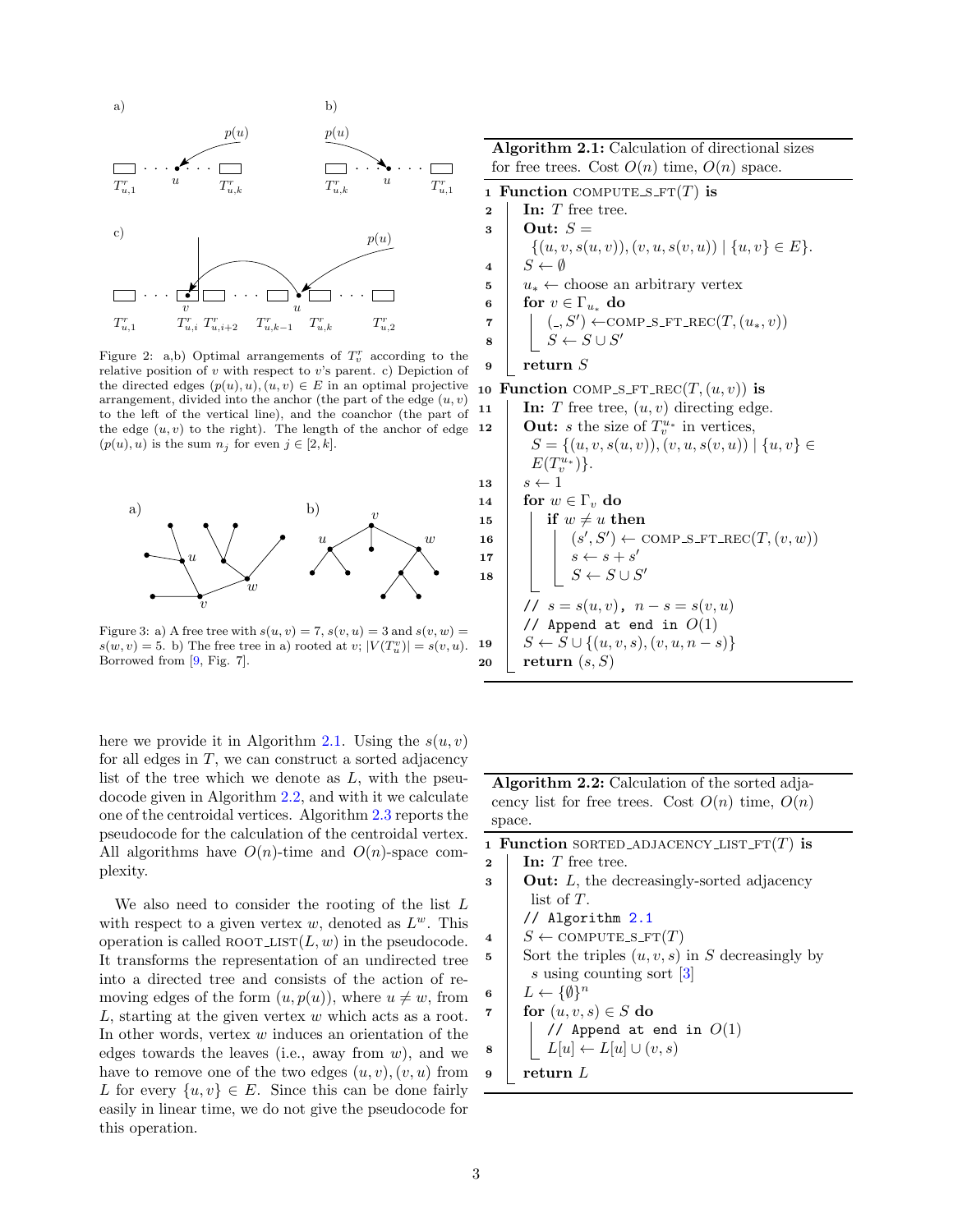Algorithm 2.3: Calculation of a centroidal vertex of a free tree. Cost  $O(n)$  time,  $O(n)$  space.

<span id="page-3-1"></span>

|  | 1 Function FIND_CENTROIDAL_VERTEX $(T)$ is |  |
|--|--------------------------------------------|--|
|  |                                            |  |

|                         | I FUNCTION FIND-CENTROIDAL-VERIEA(I) IS             |  |  |  |
|-------------------------|-----------------------------------------------------|--|--|--|
| $\mathbf{2}$            | In: $T$ free tree.                                  |  |  |  |
| 3                       | <b>Out:</b> A centroidal vertex of $T$ .            |  |  |  |
|                         | // Algorithm $2.2$                                  |  |  |  |
| $\overline{\mathbf{4}}$ | $L \leftarrow$ SORTED_ADJACENCY_LIST_FT $(T)$       |  |  |  |
| 5                       | <b>return</b> FIND_CENTROIDAL_VERTEX $(T, L)$       |  |  |  |
|                         | 6 Function FIND_CENTROIDAL_VERTEX $(T, L)$ is       |  |  |  |
| 7                       | In: T free tree, $L$ sorted adjacency list of $T$ . |  |  |  |
| 8                       | <b>Out:</b> A centroidal vertex of $T$ .            |  |  |  |
| 9                       | $u \leftarrow$ choose an arbitrary vertex           |  |  |  |
| 10                      | while <i>true</i> do                                |  |  |  |
|                         | // $O(1)$ time since $L[u]$ is sorted               |  |  |  |
| 11                      | $(v, s) \leftarrow$ largest entry in $L[u]$         |  |  |  |
| 12                      | if $s > n/2$ then $u \leftarrow v$                  |  |  |  |
| 13                      | else return $u$                                     |  |  |  |
|                         |                                                     |  |  |  |

#### <span id="page-3-0"></span>3. Minimum planar linear arrangements

In [\[9\]](#page-8-7), HS present an easy-to-understand algorithm to calculate a minimum planar linear arrangement for any free tree in linear time. The idea behind the algorithm was presented in Section [2.](#page-1-1) The implementation has two procedures, embed and embed branch, that perform a series of actions in the following order:

- Procedure embed gets one centroidal vertex,  $c$ , uses it as a root and orders its immediate subtrees by size.
- Procedure embed puts immediate subtrees with an even index in one side of the arrangement and immediate subtrees with odd index in the other side (the bigger the subtree, the farther away from the centroidal vertex), calling procedure embed branch for every subtree.
- Procedure embed branch calculates recursively a displacement of all nodes with respect to the placement of the centroidal vertex (of the whole tree) in the linear arrangement.
- Procedure embed calculates the centroidal vertex's position (the sum of sizes of trees on the left of the centroidal vertex) and applies the displacement to the rest of the nodes.

From Algorithm [3.1,](#page-3-2) we can see that vector relPos must contain the displacement of all nodes from the position of the centroidal vertex in the linear arrangement. Note that these are only the last lines of embed. The problem lays in procedure embed branch, which does not calculate correctly the displacement vector relPos. In Algorithm [3.2,](#page-4-1) we give a correct version of

| Algorithm 3.1: Step $(5)$ from procedure EM- |  |  |  |
|----------------------------------------------|--|--|--|
| BED.                                         |  |  |  |

- <span id="page-3-2"></span> $1 \pi(c) \leftarrow leftSum + 1$
- 2  $relPos[c] \leftarrow 0$
- 3 for each vertex v do
- $\pi(v) \leftarrow \pi(c) + relPos[v]$

procedure embed branch, where changes with respect to HS's version are marked in red. Lines [6](#page-4-2) to [10](#page-4-3) are needed to calculate the correct displacement. For a vertex  $u \neq c$ , variable *under-anchor* is the number of nodes of  $T_u^c$  between u and  $p(u)$ . Adding under-anchor to parameter *base* (line  $10$ ), we obtain the correct displacement. There is also a slight modification in the recursive calls (lines [14](#page-4-4) and [17\)](#page-4-5) which is the addition of all the parameters needed.

We should note that embed needs to calculate a sorted adjacency list L to calculate a centroidal vertex  $c$  for  $T<sup>c</sup>$  (Algorithm [2.3\)](#page-3-1). However, in order to calculate the arrangement, we need  $L$  to be rooted at  $c$ , then we use  $L^c$  (see Section [2,](#page-1-1) explanation of ROOT\_LIST).

In Section [4,](#page-4-0) we give an even simpler algorithm that can be seen as a different interpretation of HS's algorithm as it uses the same idea for ordering the subtrees but instead of calculating displacements for nodes it only uses the interval of positions where a subtree must be arranged.

Prior to HS's work, Iordanskii [\[10\]](#page-8-6) presented an algorithm to solve the task of minimizing  $D$  under the planarity constraint. He devised a different approach to solve the same problem: given a free tree, the algorithm roots the tree at its centroid, and then separates the tree into chains of vertices, which have to be arranged in such a way that a planar arrangement is produced. The proper selection of the chains, coupled with the proper labeling of their vertices, produces a minimum planar arrangement. An outline of the algorithm that is applied on  $T^c$  is as follows [\[11\]](#page-8-13):

- 1. Select an arbitrary vertex  $v_0$  in the current decomposition subtree (initial tree).
- 2. Go from vertex  $v_0$  along the branches with the greatest number of vertices to some hanging vertex  $v_i$ .
- 3. Starting from vertex  $v_i$ , construct a chain along the branches with the largest number of vertices to some other hanging vertex  $v_i$ .
- 4. Assign the highest and lowest numbers to the vertices  $v_i$  and  $v_j$  from the range allocated for the current decomposition subtree  $(1 \text{ and } n \text{ for the initial})$ tree).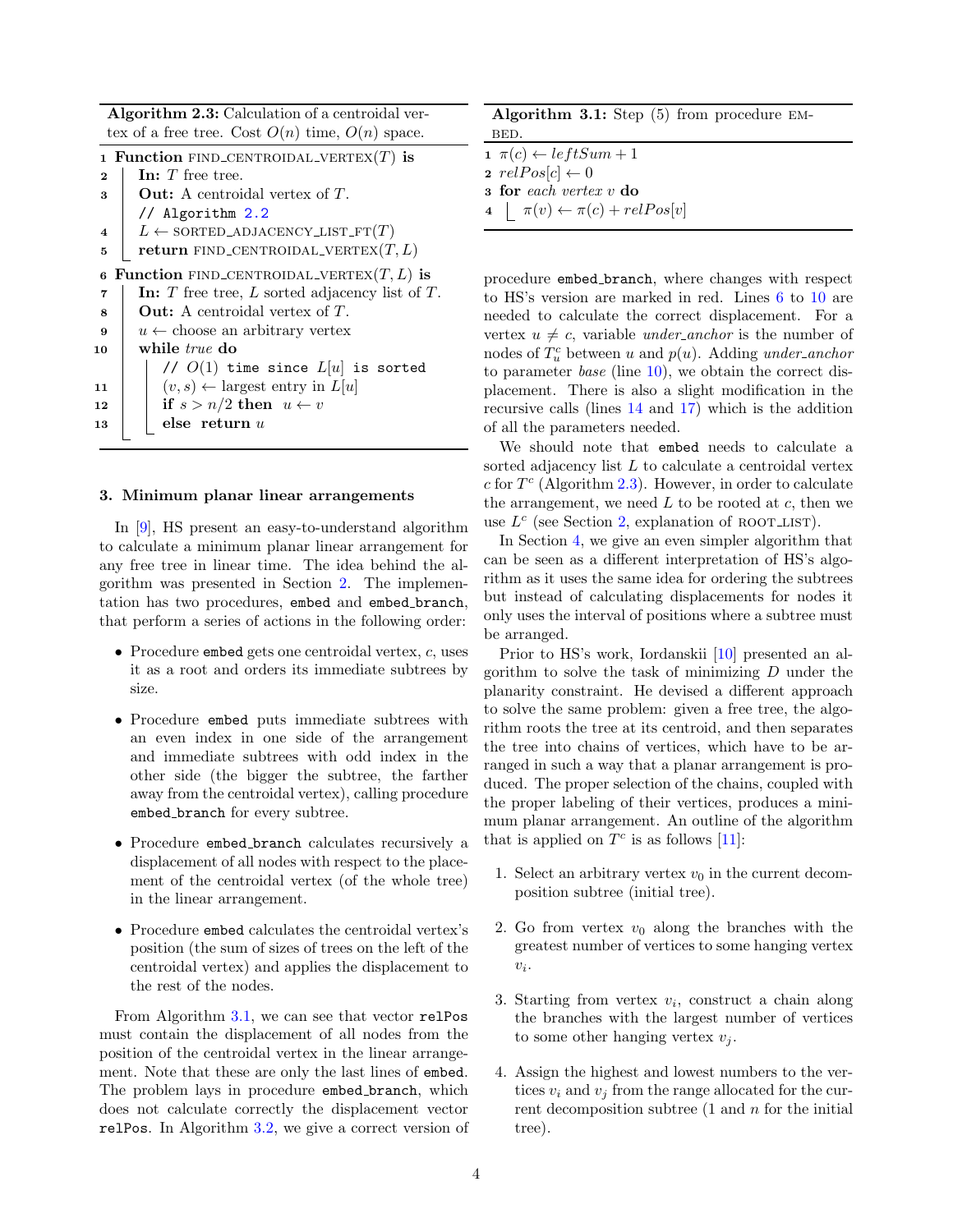Algorithm 3.2: EMBED\_BRANCH corrected

<span id="page-4-2"></span><span id="page-4-1"></span>1 Function EMBED\_BRANCH $(L^c, v, base, dir, relPos)$  is 2 | In: (Rooted) sorted adjacency list  $L^c$  for  $T^c$ as described in Section [2;](#page-1-1)  $v$  the root of the subtree to be arranged; base the displacement for the starting position of the subtree arrangement;  $dir$  whether or not  $v$ is to the left or to the right of its parent.  $3$  | Out:  $relPos$  contains the displacement from the centroidal vertex of all nodes of the subtree. // the children of  $v$  decreasingly sorted by size 4  $C_v \leftarrow L^c[v]$ 5 before  $\leftarrow$  after  $\leftarrow$  0 6 under\_anchor  $\leftarrow 0$ 7 for  $i = 1$  to  $|C_v|$  step 2 do //  $v$ 's  $i$ -th child,  $|V(T_{v_i}^c)|$  its size 8  $\vert v_i, n_i \leftarrow C_v[i]$ 9 | under\_anchor  $\leftarrow$  under\_anchor + n<sub>i</sub> 10  $\big|$  base  $\leftarrow$  base  $+$  dir  $\ast$  (under\_anchor  $+1$ ) 11 for  $i = |C_v|$  downto 1 do 12  $\vert v_i, n_i \leftarrow C_v[i]$  $\begin{array}{c|c|c|c} \textbf{13} & \textbf{if } i \text{ is even then} \end{array}$ 14  $\text{EMBED\_BRANCH}(L^c, v_i,$  $base - dir * before, -dir, relPos)$ 15 before  $\leftarrow$  before  $+n_i$ 16 else 17  $\text{EMBED\_BRANCH}(L^c, v_i,$  $base + dir * after, dir, relPos)$ 18  $\Big|$  after  $\leftarrow$  after  $+n_i$ 19  $relPos[v] \leftarrow base$ 

- 5. Enumerate monotonically the chain connecting the vertices  $v_i$  and  $v_j$ , leaving the corresponding ranges of numbers for each selected decomposition subtree.
- 6. The procedure recursively repeats until all vertices are numbered.

The algorithm requires  $O(n)$  comparison operations and  $O(n \log n)$  additional memory.

Iordanskii's approach differs markedly from HS's algorithm, e.g., using chains instead of anchors, and here we have focused on deriving a couple of algorithms for the projective case that stems from HS's algorithm for the planar case.

# <span id="page-4-0"></span>4. Minimum projective linear arrangements

The two algorithms for the projective that are presented in this section have  $O(n)$ -time and  $O(n)$ -space complexity, hence our upper bound for the projective case is tighter than that given by PL [\[14\]](#page-8-10). The first algorithm is derived from HS's for the planar case (Algorithm [4.3\)](#page-5-0). This algorithm is obtained after extracting the relevant part from HS's original algorithm, adapting it and simplifying procedure embed. The simplifications have to do with reducing the computations that Algorithm [2.1](#page-2-2) does, which are not necessary in the projective variant (Algorithms [4.1](#page-5-1) and [4.2\)](#page-5-2). Algorithm [4.1](#page-5-1) is the simplified version of [2.1](#page-2-2) that calculates only the sizes of the subtrees  $T_u^r$  of  $T^r$  for every vertex u of  $T^r$ ; Algorithm [4.2](#page-5-2) constructs the rooted sorted adjacency list of a rooted tree  $T<sup>r</sup>$  with less calculations than Algorithm [2.2.](#page-2-3) There is no equivalent to Algorithm [2.3](#page-3-1) for rooted trees because we do not need to look for any centroidal vertex. Finally, one has to use the correction of the subprocedure embed branch Algorithm [3.2.](#page-4-1) Algorithm [4.3](#page-5-0) inherits the  $O(n)$ -time and  $O(n)$ -space complexity from HS's algorithm.

<span id="page-4-5"></span><span id="page-4-4"></span><span id="page-4-3"></span>The second algorithm for the projective case is based on a different approach based on intervals (Algorithms [4.4](#page-6-0) and [4.6\)](#page-7-1). Although the pseudocode given can be regarded as a formal interpretation of GT's sketch [\[5\]](#page-8-9) its correctness stems largely from the theorems and lemmas given by HS [\[9\]](#page-8-7) (summarized in Section [2\)](#page-1-1). In Algorithm [4.4](#page-6-0) we give the main procedure that includes the call to the embedding recursive procedure, given in Algorithm [4.6,](#page-7-1) which could be seen as a combination of HS's methods embed branch and embed excluding the calculation of one of the centroidal vertices [\[9\]](#page-8-7).

Algorithm [4.6](#page-7-1) calculates the arrangement of the input tree  $T<sup>r</sup>$  using intervals of integers  $[a, b]$ , where  $1 \leq a \leq b \leq n$ , that indicate the first and the last position of the vertices of a subtree in the linear arrangement; an approach based on intervals (but using chains) was considered earlier by Iordanskii [\[11\]](#page-8-13). For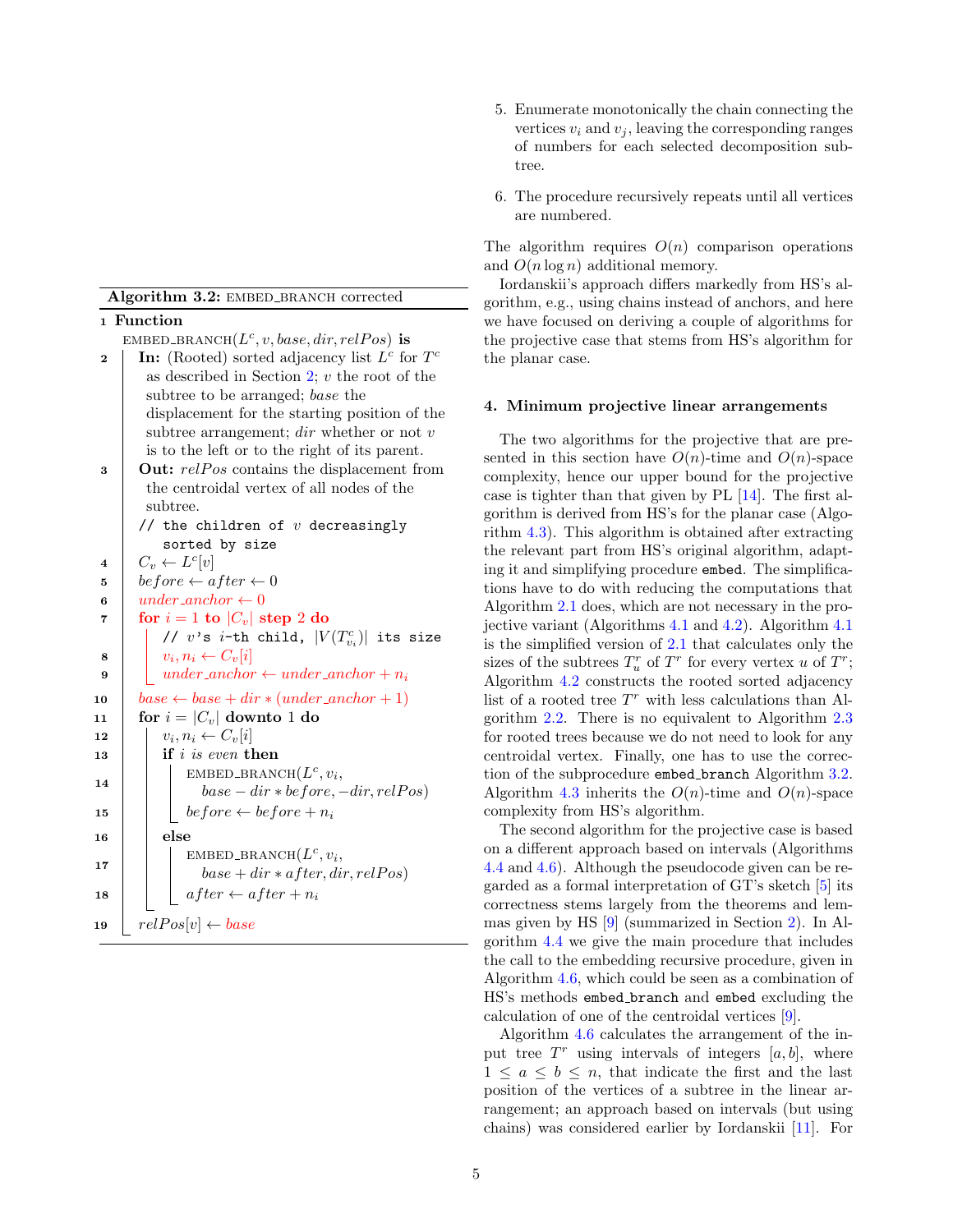<span id="page-5-1"></span>Algorithm 4.1: Calculation of size of subtrees for rooted trees. Cost  $O(n)$  time,  $O(n)$  space. 1 Function COMPUTE\_S\_RT $(T^r)$  is **2** | In:  $T^r$  rooted tree. 3 | Out:  $S = \{(u, v, s(u, v)) \mid (u, v) \in E\}.$ 4  $S \leftarrow \emptyset$ 5 for  $v \in \Gamma_r$  do 6  $\vert \vert$   $\vert (-, S') \leftarrow \text{COMP\_S\_RT\_REC}(T^r, (r, v))$  $\begin{array}{c|c|c|c} \hline \texttt{7} & S & S \cup S' \end{array}$ 8 return S 9 Function COMP\_S\_RT\_REC $(T^r, (u, v))$  is 10 | In:  $T^r$  rooted tree,  $(u, v)$  directing edge. 11 **Out:** s the size of  $T_v^r$  in vertices,  $S = \{(u, v, s(u, v)) \mid (u, v) \in E(T_v^r)\}.$ 12  $s \leftarrow 1$ // Iterate on the out-neighbours of  $v$ 13 for  $w \in \Gamma_v$  do 14  $(S', S') \leftarrow \text{COMP\_S\_RT\_REC}(T^r, (v, w))$ 15  $s \leftarrow s + s'$ 16  $S \leftarrow S \cup S'$ //  $s = s(u, v)$ // Append at end in  $O(1)$ 17  $S \leftarrow S \cup \{(u, v, s)\}$ 18 return  $(s, S)$ Algorithm 4.2: Calculation of the sorted adjacency list for rooted trees. Cost  $O(n)$  time,  $O(n)$  space. 1 Function SORTED\_ADJACENCY\_LIST\_RT $(T<sup>r</sup>)$  is **2** | In:  $T^r$  rooted tree.  $\mathbf{3}$  **Out:** L the decreasingly-sorted adjacency list of  $T^r$ . // Algorithm [4.1](#page-5-1)  $4 \mid S \leftarrow \text{COMPUTE\_S\_RT}(T)$ 5 Sort the triples  $(u, v, s)$  in S decreasingly by s using counting sort [\[3\]](#page-8-12) 6  $L \leftarrow \{\emptyset\}^n$ 7 for  $(u, v, s) \in S$  do // Append at end in  $O(1)$ 8 |  $L[u] \leftarrow L[u] \cup (v, s)$  $9$  return L

Algorithm 4.3: Adaptation of HS's main procedure for the projective case.

<span id="page-5-2"></span><span id="page-5-0"></span>

|                         | 1 Function HS_PROJECTIVE $(T^r)$ is                   |  |  |
|-------------------------|-------------------------------------------------------|--|--|
| $\overline{2}$          | In: $T^r$ rooted tree at r.                           |  |  |
| 3                       | <b>Out:</b> An optimal projective arrangement $\pi$ . |  |  |
|                         | // Steps 1 and 3 of HS's algorithm                    |  |  |
|                         | // Algorithm 4.2                                      |  |  |
| $\overline{\mathbf{4}}$ | $L^r \leftarrow$ SORTED_ADJACENCY_LIST_RT $(T^r)$     |  |  |
| 5                       | $relPos \leftarrow \{0\}^n$                           |  |  |
| 6                       | $leftSum \leftarrow rightSum \leftarrow 0$            |  |  |
| 7                       | for $i = k$ downto 1 do                               |  |  |
| 8                       | if i is even then                                     |  |  |
|                         | // Algorithm 3.2                                      |  |  |
|                         | EMBED_BRANCH $(L^r, v_i, rightSum, 1,$                |  |  |
| 9                       | relPos)                                               |  |  |
|                         | $rightSum \leftarrow rightSum + n_i$                  |  |  |
| 10                      | else                                                  |  |  |
|                         | // Algorithm 3.2                                      |  |  |
|                         | EMBED_BRANCH $(L^r, v_i, -leftSum, -1,$               |  |  |
| 11                      | relPos)                                               |  |  |
|                         | $leftSum \leftarrow leftSum + n_i$                    |  |  |
|                         |                                                       |  |  |
| 12                      | $\pi \leftarrow \{0\}^n$ // empty arrangement         |  |  |
| 13                      | $\pi(r) \leftarrow leftSum + 1$                       |  |  |
| 14                      | $relPos[r] \leftarrow 0$                              |  |  |
| 15                      | for each vertex v do                                  |  |  |
|                         | $\pi(v) \leftarrow \pi(r) + relPos[v]$                |  |  |
| 16                      | return $\pi$                                          |  |  |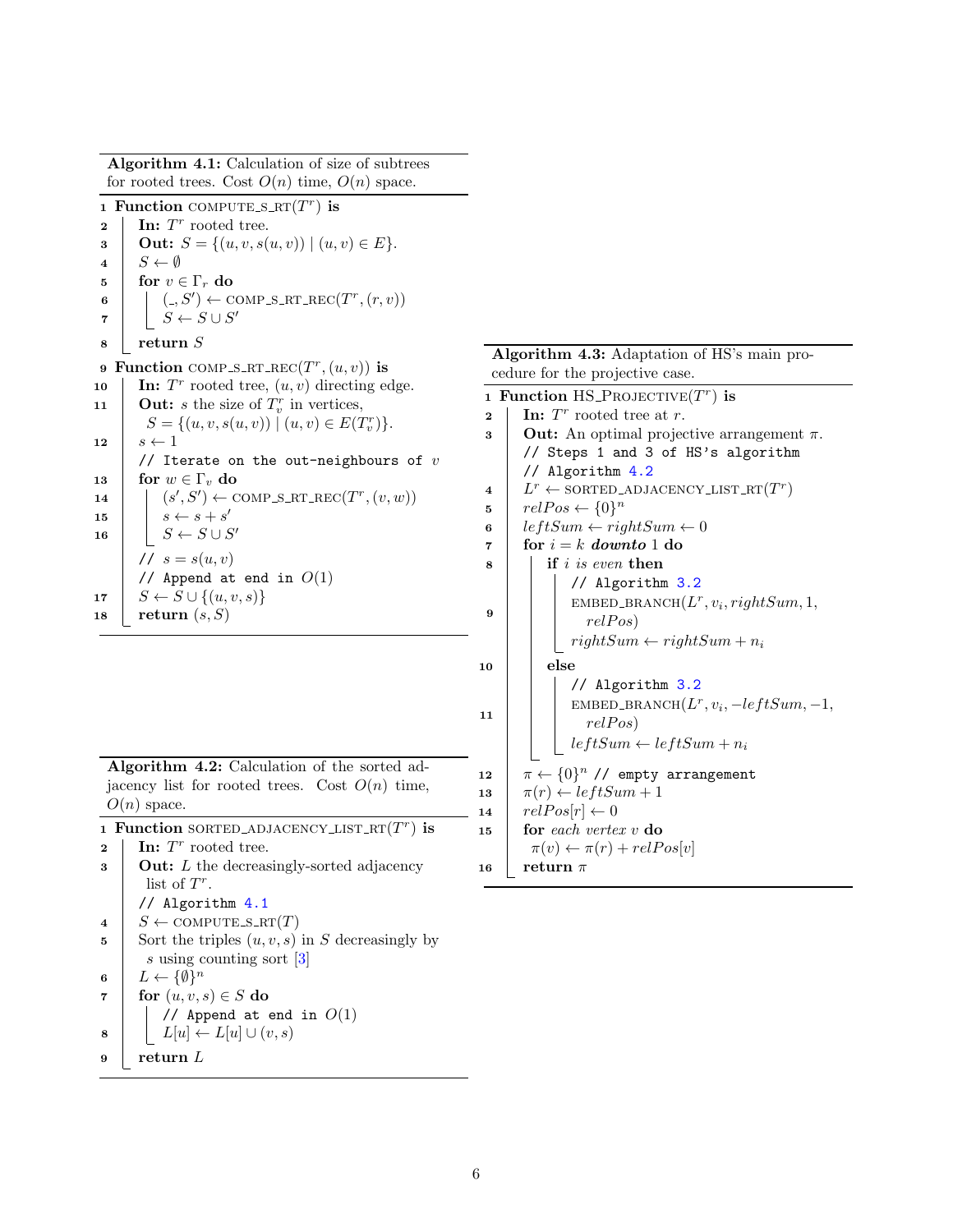the case of  $T^r$ , the interval is obviously  $[1, n]$ , as seen in the first call to Algorithm [4.6](#page-7-1) (line [6](#page-6-1) of Algorithm [4.4](#page-6-0) and line [8](#page-6-2) of [4.5\)](#page-6-3). The loop at line [7](#page-7-2) of Algorithm [4.6](#page-7-1) is responsible for arranging all immediate subtrees of  $T_u^r$  following the ordering described by HS (Section [2\)](#page-1-1). Now, let  $T_u^r$   $(u \neq r)$  be a subtree of  $T^r$  to be embedded in the interval  $[a, b]$ , where  $u$ ,  $a$  and  $b$  are parameters of the recursive procedure. If one of the immediate subtrees of  $T_u^r$ , say  $T_v^r$  with  $n_v = |V(T_v^r)|$ , is to be arranged in the available interval farthest to the left of its parent u, its interval is  $[a, a + n_v - 1]$  (lines [10](#page-7-3)[-12\)](#page-7-4); when it is to be arranged in the available interval farthest to the right of u, its interval is  $[b - n_v + 1, b]$  (lines [14](#page-7-5)[-16\)](#page-7-6). Notice that the side (with respect to  $u$ ) to which subtree  $T_v^r$  has to be arranged is decided by changing the value of the variable side, whose initial value is given in either line [5](#page-7-7) or line [6](#page-7-8) depending on the side to which u has been placed with respect to its parent (said side is given as the parameter  $\tau$  to the recursive procedure). After  $T_v^r$  is arranged, we need to update the left and right limits of the arrangement of  $T_u^r$ : if the subtree  $T_v^r$  is arranged to the left of u, the left limit is to be increased by  $n_v$  (line [18\)](#page-7-9), and when it is arranged to the right of u, the right limit is to be decreased by  $n_v$ (line [20\)](#page-7-10). When all immediate subtrees of  $T_u^r$  have been arranged (line  $23$ ), only node u needs to be arranged, thus the remaining interval  $[a, b]$  has one element, and then  $a = b$  and  $\pi(u) = a$ .

Furthermore, using this recursive procedure, solving the planar variant is straightforward, (Algorithms [4.5](#page-6-3) and  $4.6$ ): given a free tree T, we simply have to find a centroidal vertex  $c$  of  $T$  (Algorithm [2.3\)](#page-3-1) where to root the tree and then supply  $T^c$  and  $L^c$  as input of Algorithm [4.6.](#page-7-1) This is due to the fact that an optimal planar arrangement for  $T$  is an optimal projective arrangement for  $T<sup>c</sup>$  [\[9\]](#page-8-7). Clearly, an optimal planar arrangement for T needs not be an optimal projective arrangement for  $T^r$  for  $r \neq c$ , as r might be covered. Fig. [1\(](#page-1-0)a) shows an optimal projective arrangement of the rooted tree  $T^1$ , which is not an optimal planar arrangement of  $T$ ; Fig. [1\(](#page-1-0)b) shows an arrangement that is both optimal planar for T and optimal projective for  $T^2$ .

Algorithm [4.4'](#page-6-0)s time and space complexities are  $O(n)$ . First, the sorted, and already rooted, adjacency list  $L^r$  of  $T^r$  can be computed in  $O(n)$  (line [4\)](#page-6-4). The running time of Algorithm [4.6](#page-7-1) is clearly  $O(n)$ : the 'for' loop (line [7\)](#page-7-2) contains constant-time operations, a single recursive call and, since each loop consists of  $d_u = |\Gamma_u|$ iterations (for a vertex  $u$ ), the total running time is  $O(\sum_{u\in V} d_u) = O(n)$  because every vertex is visited only once. The spatial complexity is  $O(n)$ : sorting and building the adjacency list  $L^u$  requires  $O(n)$  space (for any u) and Algorithm [4.6](#page-7-1) requires extra  $O(n)$  space (for the whole stack of the recursion) in the worst case (for

| Algorithm 4.4: Linear-time calculation of an |  |  |
|----------------------------------------------|--|--|
| optimal projective arrangement.              |  |  |

<span id="page-6-4"></span><span id="page-6-1"></span><span id="page-6-0"></span>

| 1 Function ARRANGE OPTIMAL PROJECTIVE $(Tr)$ |                                                       |  |
|----------------------------------------------|-------------------------------------------------------|--|
|                                              | is                                                    |  |
| $\mathbf{2}$                                 | In: $T^r$ rooted tree at r.                           |  |
| 3                                            | <b>Out:</b> An optimal projective arrangement $\pi$ . |  |
|                                              | // Algorithm 4.2                                      |  |
| 4                                            | $L^r \leftarrow$ SORTED_ADJACENCY_LIST_RT $(T^r)$     |  |
| 5                                            | $\pi \leftarrow \{0\}^n$ // empty arrangement         |  |
|                                              | // The starting side 'right' is                       |  |
|                                              | arbitrary.                                            |  |
|                                              | // Algorithm $4.6$ .                                  |  |
| 6                                            | $\text{ARRANGE}(L^r, r, \text{right}, 1, n, \pi)$     |  |
|                                              | return $\pi$                                          |  |
|                                              |                                                       |  |

Algorithm 4.5: Linear-time calculation of an optimal planar arrangement.

<span id="page-6-3"></span><span id="page-6-2"></span>

|                        | 1 Function ARRANGE OPTIMAL PLANAR $(T)$ is        |
|------------------------|---------------------------------------------------|
| $\mathbf{2}$           | In: $T$ free tree.                                |
| 3                      | <b>Out:</b> An optimal planar arrangement $\pi$ . |
|                        | // Algorithm $2.2$                                |
| $\boldsymbol{\Lambda}$ | $L \leftarrow$ SORTED_ADJACENCY_LIST_FT $(T)$     |
|                        | // Algorithm $2.3$                                |
| 5                      | $c \leftarrow$ FIND_CENTROIDAL_VERTEX $(T, L)$    |
|                        | // list $L$ rooted at $c$ (Section 2)             |
| 6                      | $L^c \leftarrow \text{ROOT-LIST}(L, c)$           |
| 7                      | $\pi \leftarrow \{0\}^n$ // empty arrangement     |
|                        | // The starting side 'right' is                   |
|                        | arbitrary.                                        |
|                        | // Algorithm $4.6$ .                              |
| 8                      | ARRANGE $(L^c, c,$ right, $1, n, \pi)$            |
| 9                      | return $\pi$                                      |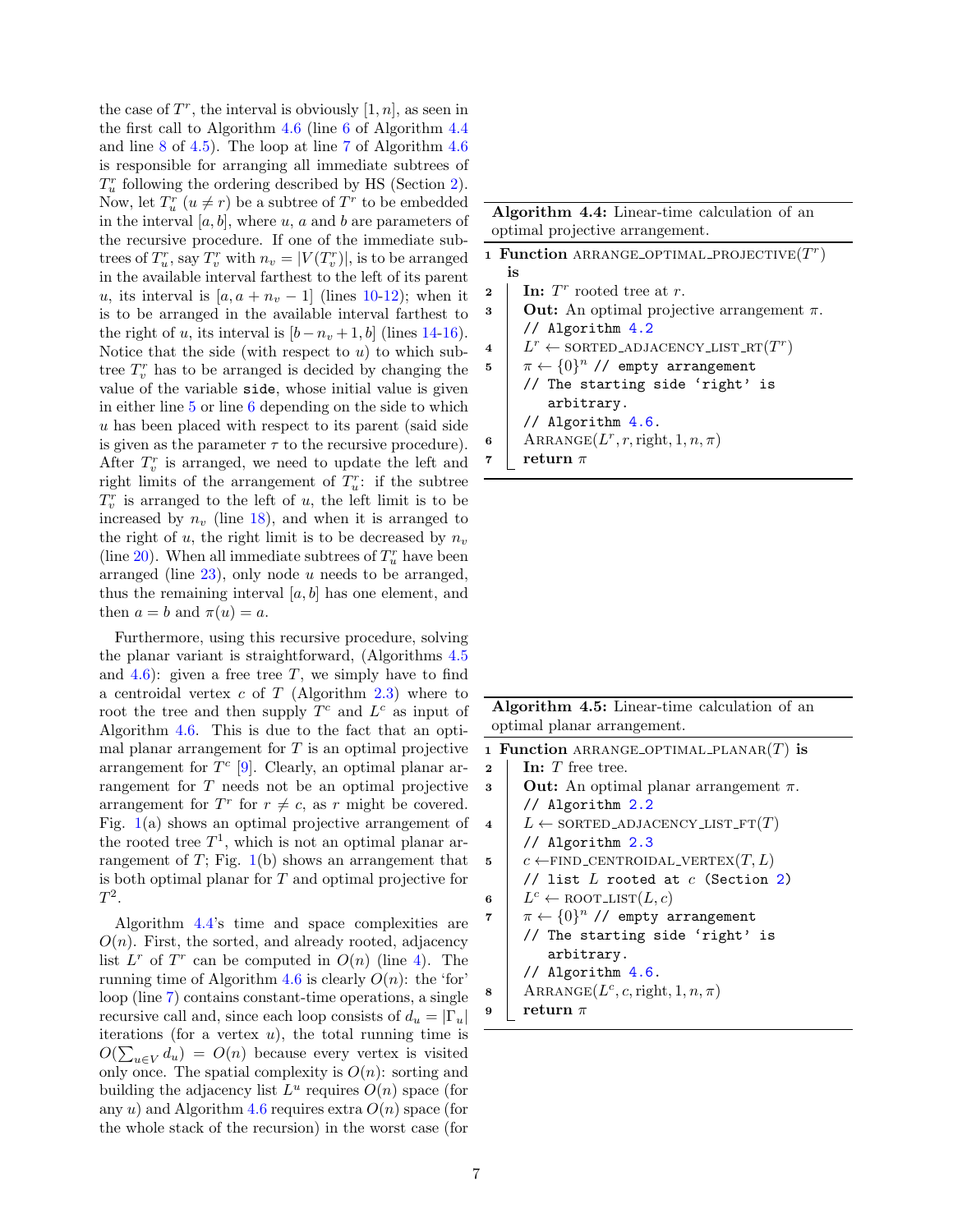Algorithm 4.6: Optimal arrangement of a tree according to its sorted adjacency list.

<span id="page-7-8"></span><span id="page-7-7"></span><span id="page-7-2"></span><span id="page-7-1"></span>**1 Function**  $\text{ARRANGE}(L^r, u, \tau, a, b, \pi)$  is **2** | In: (Rooted) sorted adjacency list  $L^r$  as described in Section [2;](#page-1-1) u the root of the subtree to be arranged;  $\tau$  position of u with respect to its parent  $p(u)$ ; [a, b] interval of positions of the arrangement where to embed  $T_u^r$ ;  $\pi$  the partially-constructed arrangement. **3** Out:  $\pi$  updated with the optimal projective arrangement for  $T_u^r$  in  $[a, b]$ .  $4\quad \left| \quad C_u \leftarrow L^{r}[u] \text{ // the children of } u \right|$ decreasingly sorted by size 5 if  $\tau$  is right then side  $\leftarrow$  right 6 else side  $\leftarrow$  left 7 for i from 1 to  $|C_u|$  do // the  $i$ -th child of  $u$  and its size  $n_v = |V(T_v^r)|$  $\mathbf{8}$  |  $v, n_v \leftarrow C_u[i]$  $9$  | if side is left then 10  $\vert$   $\vert$   $\tau_{\text{next}} \leftarrow \text{left}$ 11  $a_{\text{next}} \leftarrow a$ 12 | |  $b_{\text{next}} \leftarrow a + n_v - 1$ 13 else 14  $\vert \vert$   $\tau_{\text{next}} \leftarrow$  right 15  $\vert \vert$   $a_{\text{next}} \leftarrow b - n_v + 1$ 16 | |  $b_{\text{next}} \leftarrow b$ 17 | ARRANGE $(L^r, v, \tau_{\text{next}}, a_{\text{next}}, b_{\text{next}}, \pi)$  $18$  if side is left then 19  $\vert$   $\vert$   $a \leftarrow a + n_v$  $20$  else 21  $\vert \vert \vert b \leftarrow b - n_v$  $22 \mid \cdot \cdot \cdot \cdot \cdot$  side  $\leftarrow$  opposite side 23  $\pi(u) \leftarrow a$ 

path graphs). The same can be said about Algorithm [4.5.](#page-6-3)

# <span id="page-7-0"></span>5. Conclusions and future work

To the best of our knowledge, our work is the first to highlight a relationship between the MLA problem under planarity and the same problem under projectivity. We have shown that HS's algorithm for planarity [\[9\]](#page-8-7) contains a subalgorithm to solve the projective case. We suspect that Iordanskii's algorihtm for planarity [\[10\]](#page-8-6) may also contain a subalgorithm for the projective case. We have corrected a few aspects of HS's algorithm (Algorithm [3.2\)](#page-4-1).

We provided two detailed algorithms for the projective case that run without a doubt in  $O(n)$  time. One that stems directly from HS's original algorithm for the planar case (Algorithms [4.3](#page-5-0) and [3.2\)](#page-4-1), and another interval-based algorithm (Algorithms [4.4](#page-6-0) and [4.6\)](#page-7-1) that builds on HS's work but is less straightforward. The latter algorithm leads immediately to a new way to solve the planar case in  $O(n)$  time (Algorithms [4.5](#page-6-3) and [4.6\)](#page-7-1) thanks to the correspondence between the planar case and the projective case that we have uncovered in this article.

GT [\[5\]](#page-8-9) sketched an algorithm for the projective case and claimed it to run in linear time. PL [\[14\]](#page-8-10) added some details but not sufficiently, concluding that it runs in  $O(n \log d_{max})$  time, which, as we have seen, overestimates the actual complexity. During the reviewing process of this paper, it has come to our knowledge a Master Thesis [\[2\]](#page-8-14) where an error in GT's algorithm is pointed out. This error does not affect our implementation.

<span id="page-7-9"></span><span id="page-7-6"></span><span id="page-7-5"></span><span id="page-7-4"></span><span id="page-7-3"></span>It could be the case that a unified approach for planarity and projectivity could also be adopted for the maximum linear arrangement problem [\[8\]](#page-8-15). To the best of our knowledge, a polynomial-time algorithm for the unrestricted case is not forthcoming. An intriguing question is if the maximum linear arrangement problem on trees can be solved in linear time for the projective and planar variants as in the corresponding minimization problem.

## <span id="page-7-11"></span><span id="page-7-10"></span>Acknowledgements

We are grateful to M. Iordanskii for helpful discussions. LAP is supported by Secretaria d'Universitats i Recerca de la Generalitat de Catalunya and the Social European Fund. RFC and LAP are supported by the grant TIN2017-89244-R from MINECO (Ministerio de Economía, Industria y Competitividad). RFC is also supported by the recognition 2017SGR-856 (MACDA) from AGAUR (Generalitat de Catalunya). JLE is funded by the grant PID2019-109137GB-C22 from MINECO.